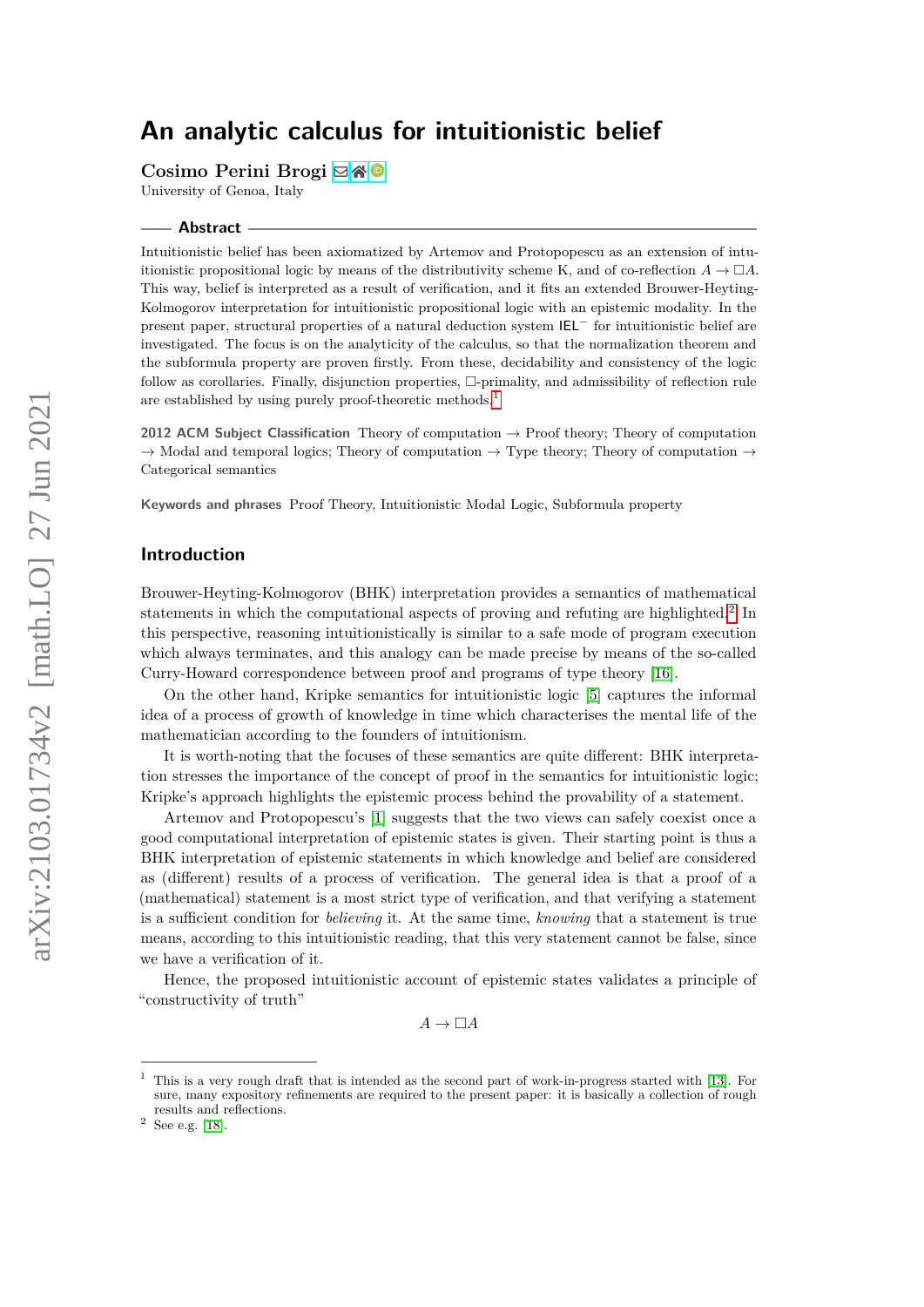and of "intuitionistic factivity of knowledge"

 $\Box A \rightarrow \neg \neg A$ .

The paper [\[1\]](#page-14-1) covers only axiomatic calculi and Kripke semantics for intuitionistic epistemic logics. However, besides the epistemic reading, a normal modality satisfying co-reflection – i.e. based on the same axiomatic calculus as discussed in  $[1]$  – has shown relevant in programming by identifying the so-called applicative functors [\[10\]](#page-15-3), which can be considered as intermediate objects between the Haskell type classes Functor and Monad. As a consequence, in [\[8\]](#page-15-4) the logic of intuitionistic belief is thought of as a logic for applicative functors as well.

The present author has given a preliminary formal analysis of the computational reading of intuitionistic belief in [\[13\]](#page-15-1), where a 'minimalist' **natural deduction** system IEL<sup>−</sup> for the intuitionistic logic of belief is developed and designed with the intent of translating it into a functional calculus for IEL−-deductions.

In the same work, it is given a very quick proof of the strong normalization theorem for that very natural deduction calculus, and it is shown that the belief modality can be interpreted also as a specific pointed monoidal endofunctor on the syntactic category of IEL−-proofs.

In the present paper, we *prove something more*. We address the question of **analyticity** for IEL<sup>−</sup>, and in order to achieve a precise result, we will develop a **different proof** of **strong normalization**, from which we are able to derive the **subformula property** of normal IEL<sup>−</sup>-deductions.

By using this full normalization result, we give then **syntactic proofs** of several **prooftheoretic properties** for the system and investigate the structural behaviour of our natural deduction for intuitionistic belief.

In more details, we succeed in:

- Developing a proof of strong normalization for IEL<sup>−</sup>-deduction w.r.t. both detour elimination and ∨*,* ⊥-permutations;
- Proving that  $IEL^-$  is analytical for enjoying the subformula property by the latter full normalization result;
- Developing syntactic proofs of several proof-theoretic properties of IEL<sup>−</sup>, namely
	- decidability;
	- $\equiv$  canonicity of proofs;
	- consistency;
	- disjunction property;
	- admissibility of the reflection rule  $\frac{\Box A}{A}$ ;  $\equiv$
	- modal disjunction property;  $\equiv$
	- $\Box$ -primality.

The paper is then organised as follows: after recalling the natural deduction system IEL<sup>−</sup> and its type theoretic counterpart for proof-terms in Section [1,](#page-2-0) we proceed with Section [2](#page-4-0) in proving that, in IEL<sup>−</sup>-deductions, detours can be eliminated, and that the permutations involving absurdity and disjunction can be safely converted, so that strong normalization holds for proof terms. In Section [3,](#page-10-0) we use that normalization result to derive the subformula property for normal deductions, and prove the structural properties of IEL<sup>−</sup> previously mentioned; also, we recall the proof-theoretic semantics based on category theory for IEL<sup>−</sup>-deductions, to see that having permutations does not harm the semantic soundness w.r.t. those structures. Finally, some remarks on future investigations and related works are made.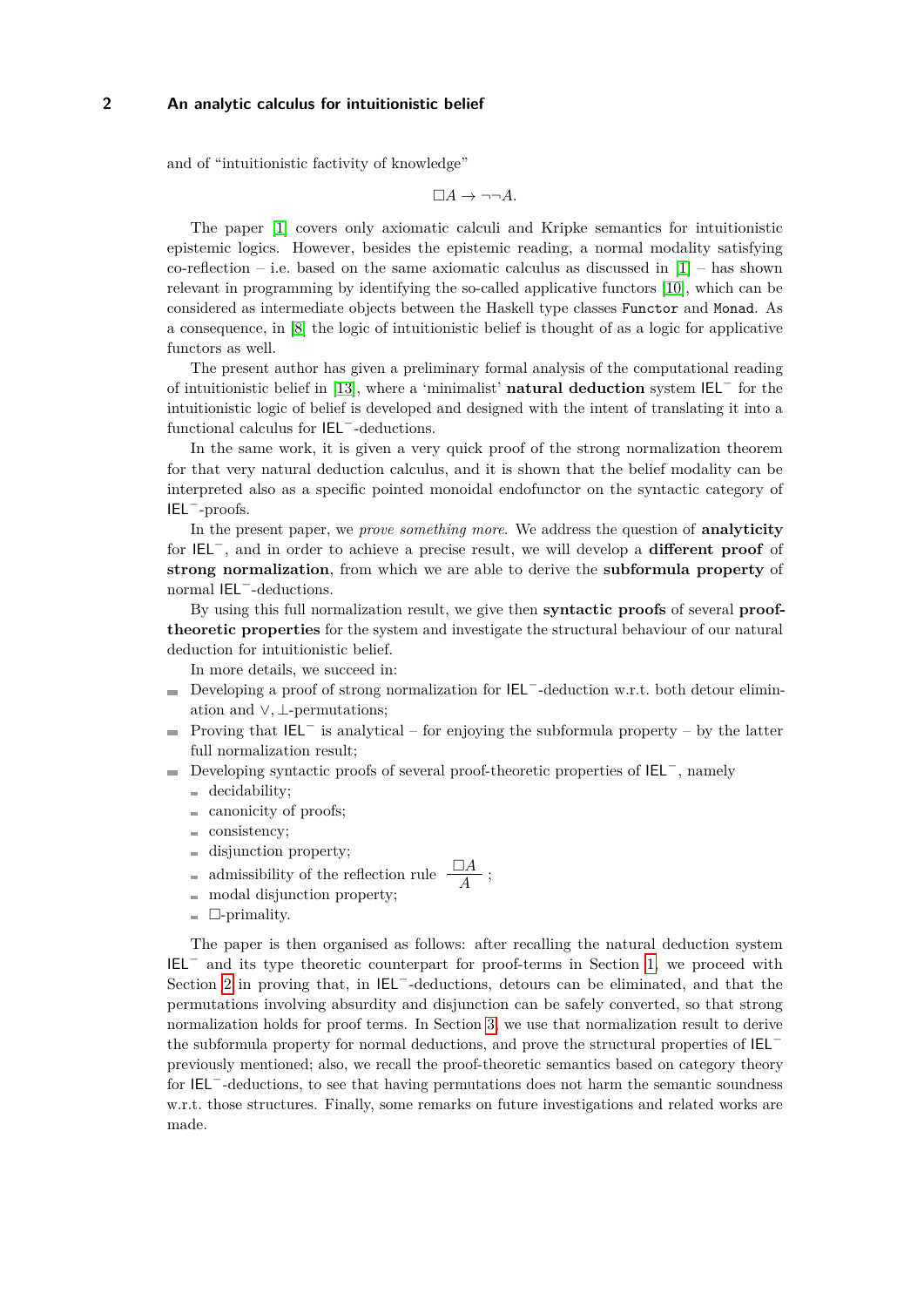### <span id="page-2-0"></span>**1 System** IEL<sup>−</sup>

In [\[1\]](#page-14-1), intuitionistic belief is axiomatized as a calculus IEL<sup>−</sup> given by:

- Axiom schemes for intuitionistic propositional logic;
- Axiom scheme  $K : \Box(A \to B) \to \Box A \to \Box B$ ;
- Axiom scheme of co-reflection:  $A \to \Box A$ ;  $\equiv$
- Modus Pones  $\frac{A \rightarrow B}{B}$  *MP* as the only inference rule.  $\equiv$

We write  $\Gamma \vdash_{\mathbb{IEL}^-} A$  when *A* is derivable in  $\mathbb{IEL}^-$  assuming the set of hypotheses  $\Gamma$ , and we write  $\mathbb{IEL}^- \vdash A$  when  $\Gamma = \varnothing$ .

These principles are chosen to axiomatise the idea that belief is the result of a verification in an intuitionistic framework where truth is given by provability, as expressed by the Brouwer-Heyting-Kolmogorov interpretation of intuitionistic logic. Accordingly, co-reflection states that whatever is proven, it is also believed, since a proof is a most strict type of verification. Within this extended BHK interpretation, the epistemic clause reads as follows [\[1\]](#page-14-1):

a proof of □*A* is conclusive evidence of verification that *A* has a proof.

Notice that under this reading, the classical reflection scheme  $\square A \to A$  does not hold: A can be verified without disclosing a specific proof.

Besides its potential applications even outside mathematics, in [\[1\]](#page-14-1) IEL<sup>−</sup> is proven to be a normal modal logic which is sound and complete w.r.t. a specific relational semantics. Moreover, its proper extension IEL is introduced to capture the state of knowledge by adding the scheme of intuitionistic factivity of truth  $\Box A \rightarrow \neg \neg A$ ; as for belief, an adequate relational semantic is given, and some properties of the logics are discussed.

### **1.1 System** IEL<sup>−</sup>

Since in that first work on intuitionistic belief the starting point for discussing epistemic states is a BHK interpretation of them – therefore, an implicit computational semantics for belief and knowledge – it seems natural to develop natural deduction systems that have straightforward type-theoretic counterparts: this is n important step towards making rigorous the computational interpretation of the modal operators introduced by the axioms systems and the relational structures of [\[1\]](#page-14-1).

In the present paper, we focus on the the belief modality, and we introduce first the following natural deduction system:

▶ **Definition 1.** *Let* IEL<sup>−</sup> *be the calculus extending the propositional fragment of* NJ *– the natural deduction calculus for intuitionistic logic as presented in [\[17\]](#page-15-5) – by the following rule:* 



*where*  $\Gamma$  *and*  $\Delta$  *are* sets of occurrences of formulae, and all  $A_1, \dots, A_n$  *are discharged.* 

This is the calculus introduced in [\[13\]](#page-15-1), and it differs from the system defined in [\[3\]](#page-14-2) for IK by allowing the set  $\Delta$  of additional hypotheses is the subdeduction of *B*.

As for the axiomatic system, we write  $\Gamma \vdash_{\text{IF}I^-} A$  when *A* is derivable in IEL<sup>−</sup> from the set of hypotheses  $\Gamma$ , and  $IEL^- \vdash A$  when  $\Gamma = \emptyset$ .

It is straightforward to check that IEL<sup>−</sup> is logically equivalent to IEL<sup>−</sup>: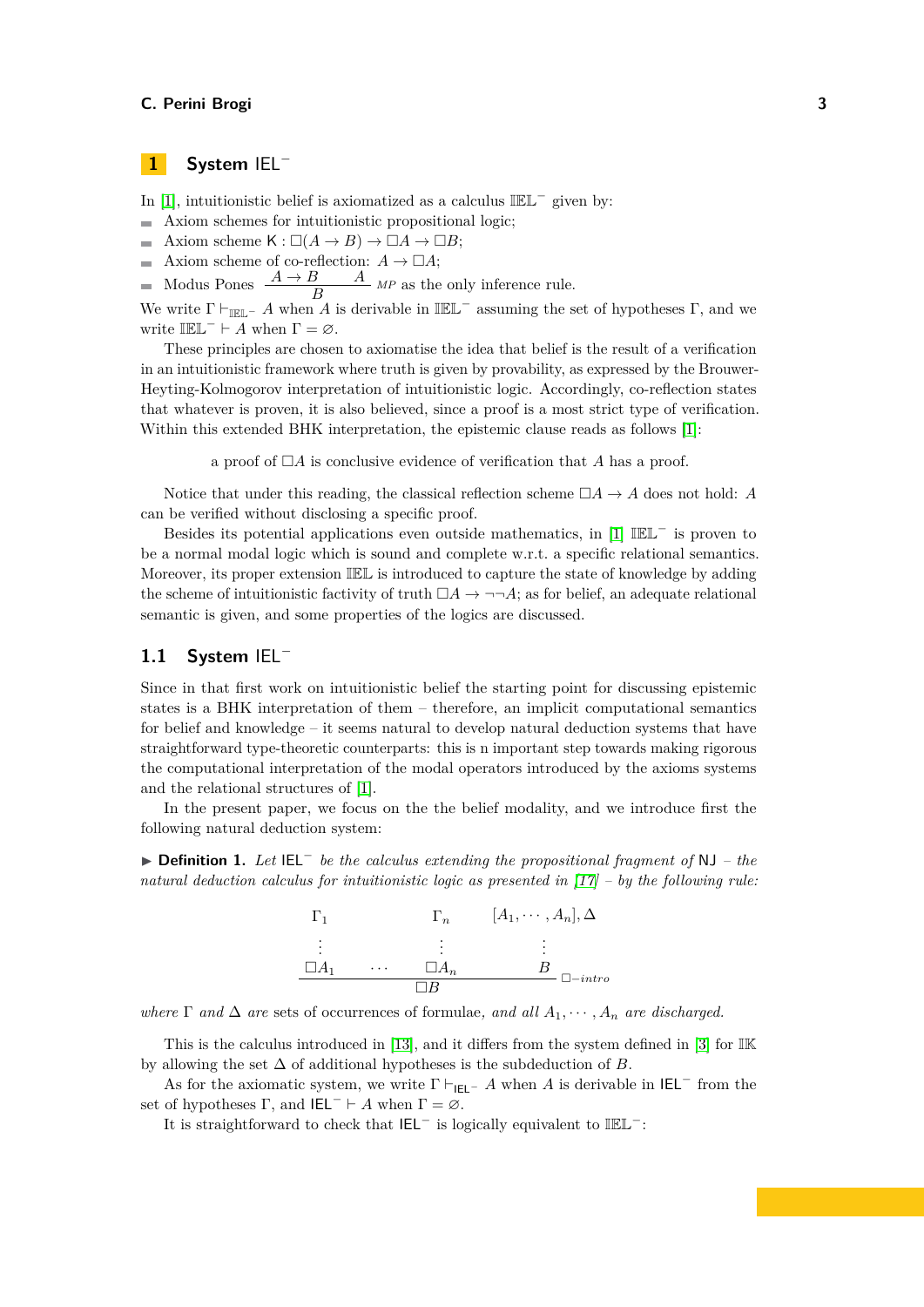### ▶ **Proposition 2.** Γ ⊢IEL<sup>−</sup> *A iff* Γ ⊢IEL<sup>−</sup> *A.*

**Proof.** For both the directions we reason by induction on the derivation. See [\[13\]](#page-15-1) for the  $\det$ ails.  $\blacktriangleleft$ 

### **1.2 Modal** *λ***-calculus**

Despite lacking a certain symmetry pertaining to traditional natural deduction calculi, deductions in the system IEL<sup>−</sup> can be easily turned into derivation rules for *λ*-terms for a modal type theory involving the belief operator. In other terms, it is possible to extend the correspondence between intuitionistic natural deduction and typed *λ*-calculus – namely, the Curry-Howard correspondence – to cover IEL<sup>−</sup> in a very natural way.

The correspondence for propositional operators can be summarised as follows

$$
f \equiv A \qquad \longrightarrow x_i^A, \qquad \text{where } i \text{ is the parcel of the hypothesis } A
$$
\n
$$
f \equiv \underline{A} \underline{B} \qquad \longrightarrow \langle t^A, s^B \rangle, \qquad \text{where } t^A, s^B \text{ corresponds to } A
$$
\n
$$
f \equiv \underline{A \wedge B} \qquad \longrightarrow \pi_1 t^{A \times B}, \qquad \text{where } t^{A \times B} \text{ corresponds to } f'
$$
\n
$$
f \equiv \underline{A \wedge B} \qquad \longrightarrow \pi_2 t^{A \times B}, \qquad \text{where } t^{A \times B} \text{ corresponds to } f'
$$
\n
$$
f \equiv \underline{B} \qquad \longrightarrow \pi_2 t^{A \times B}, \qquad \text{where } t^{A \times B} \text{ corresponds to } f'
$$
\n
$$
f \equiv \underline{B} \qquad \longrightarrow \lambda x_i^A . t^B, \qquad \text{where } t^B \text{ corresponds to } f'
$$
\n
$$
f \equiv \underline{A \rightarrow B} \qquad \longrightarrow \lambda x_i^A . t^B, \qquad \text{where } t^B \text{ corresponds to } f' \text{ and } i \text{ is the par-cel of discharged hypo-theses } A
$$
\n
$$
f \equiv \underline{A \rightarrow B} \qquad \longrightarrow \text{in } t^{A \rightarrow B} s^A, \qquad \text{where } t^{A \rightarrow B}, s^A \text{ corresponds to } f'
$$
\n
$$
f \equiv \frac{A}{A \vee B} \qquad \longrightarrow \text{in } t^{A}, \qquad \text{where } t^A \text{ corresponds to } f'
$$
\n
$$
f \equiv \frac{B}{A \vee B} \qquad \longrightarrow \text{in } s^{B}, \qquad \text{where } t^B \text{ corresponds to } f'
$$
\n
$$
[A] \qquad [B]
$$
\n
$$
f \equiv \frac{f'}{A \vee B} \qquad \longrightarrow \text{in } \underline{S} \text{ and } t, t_1, t_2 \text{ corresponds to } f'
$$
\n
$$
\frac{A \vee B}{C}
$$
\n
$$
\frac{A \vee B}{C}
$$

pond to  $f'$ , the subdeduction of *C* from *A*, and the subdeduction of *C* from *B*, resp.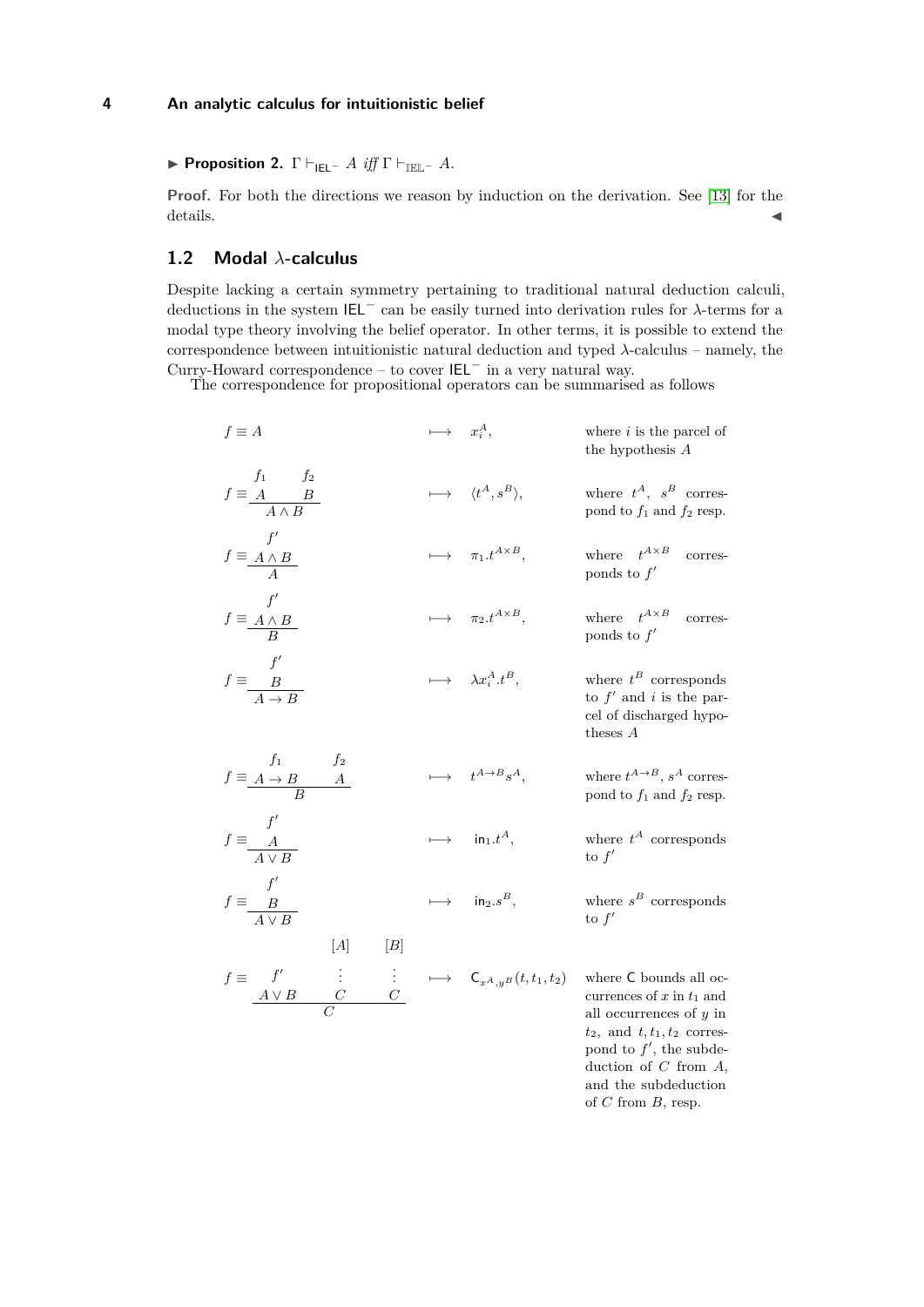$$
f \equiv \frac{f'}{\frac{1}{A}}
$$
\n
$$
\implies E_A t
$$
\nwhere *t* corresponds to\n
$$
f'
$$
\n
$$
f \equiv \frac{f'}{\frac{1}{T}}
$$
\n
$$
\implies (Ut)
$$
\nwhere *t* correspond to\n
$$
f'.
$$

The  $\lambda$ -term corresponding to  $\square$ -introduction is then ruled by:

$$
\frac{\Gamma_1 \vdash t_1 : \Box A_1 \qquad \cdots \qquad \Gamma_n \vdash t_n : \Box A_n \qquad x_1 : A_1, \cdots, x_n : A_n, \Delta \vdash s : B}{\Gamma_1, \cdots, \Gamma_n, \Delta \vdash B_{x_1, \cdots, x_n}(t_1, \cdots, t_n) \text{ in } s : \Box B}
$$

## <span id="page-4-0"></span>**2 Normalization for** IEL<sup>−</sup> **-deductions**

The modal *λ*-calculus just presented gives a neat notation for investigating the structural properties of IEL<sup>−</sup> by allowing an equational reasoning on proof-terms.

As it is known, by imposing rewriting rules on  $NJ$ -deductions – as defined in [\[14\]](#page-15-6) –, we obtain the complete engine of *λ*-calculus associated to that natural deduction.

For our modal *λ*-calculus, we need to add to system corresponding to the propositional fragment of NJ the following rewritings:

#### <span id="page-4-1"></span>▶ **Definition 3** (Modal rewritings)**.**

1. 
$$
B_{x_1, \dots, x_{i-1}, x_i, x_{i+1}, \dots, x_n}(t_1, \dots, t_{i-1}, (B_{\vec{y}}(\vec{s}) \text{ in } t_i), t_{i+1}, \dots, t_n) \text{ in } r
$$
  
>
$$
M B_{x_1, \dots, x_{i-1}, \vec{y}, x_{i+1}, \dots, x_n}(t_1, \dots, t_{i-1}, \vec{s}, t_{i+1}, \dots, t_n) \text{ in } r[x_i := t_i]
$$
  
2.  $B_x t \text{ in } x >_M t$ 

In [\[13\]](#page-15-1), the present author already gave a quick proof of strong normalization and confluence for the full modal *λ*-calculus corresponding to IEL<sup>−</sup> by tweaking a proof strategy due to [\[4\]](#page-14-3) for the implicational fragment of intuitionistic minimal modal logic IK. Therefore, we already know that every IEL<sup>−</sup>-deductions has a unique normal form, as required.

That system of rewritings, however, does not suffice to establish the subformula property for IEL<sup>−</sup>: in order to achieve that, we need further reductions between proof-terms involving ⊥- and ∨-elimination. Unfortunately, the translation adopted in that context does not preserve these additional rewritings, so that a different proof is required.

Our strategy consists of an extension of the method developed in [\[2\]](#page-14-4), and, as in that paper, we use a modified CPS translation into simple type theory that is arithmetizable without using higher-order reasoning.

We commit the next pages to develop such a proof.

### **2.1 Normalization for** ∨**-permutations**

Let  $\lambda^{\Box \to \wedge \vee}$  denote the type theory corresponding to the fragment of **IEL**<sup>−</sup> with  $\Box$ -modality, implication, conjunction and disjunctions as operators.

Its syntax is given by the following grammar:

$$
T ::= p | A \rightarrow B | A \times B | A + B | \Box A
$$

$$
t ::= \quad x \mid \lambda x : A.t : B \mid t_1 t_2 \mid \langle t_1, t_2 \rangle \mid \pi_1(t) \mid \pi_2(t) \mid \text{in}_1(a : A) \mid \text{in}_2(b : B) \mid C_{x,y}(t, t_1, t_2) \mid
$$
  

$$
B_{\vec{x}: \vec{A}} \vec{t} : \vec{\Box A} \text{ in } (s : B) : \Box B .
$$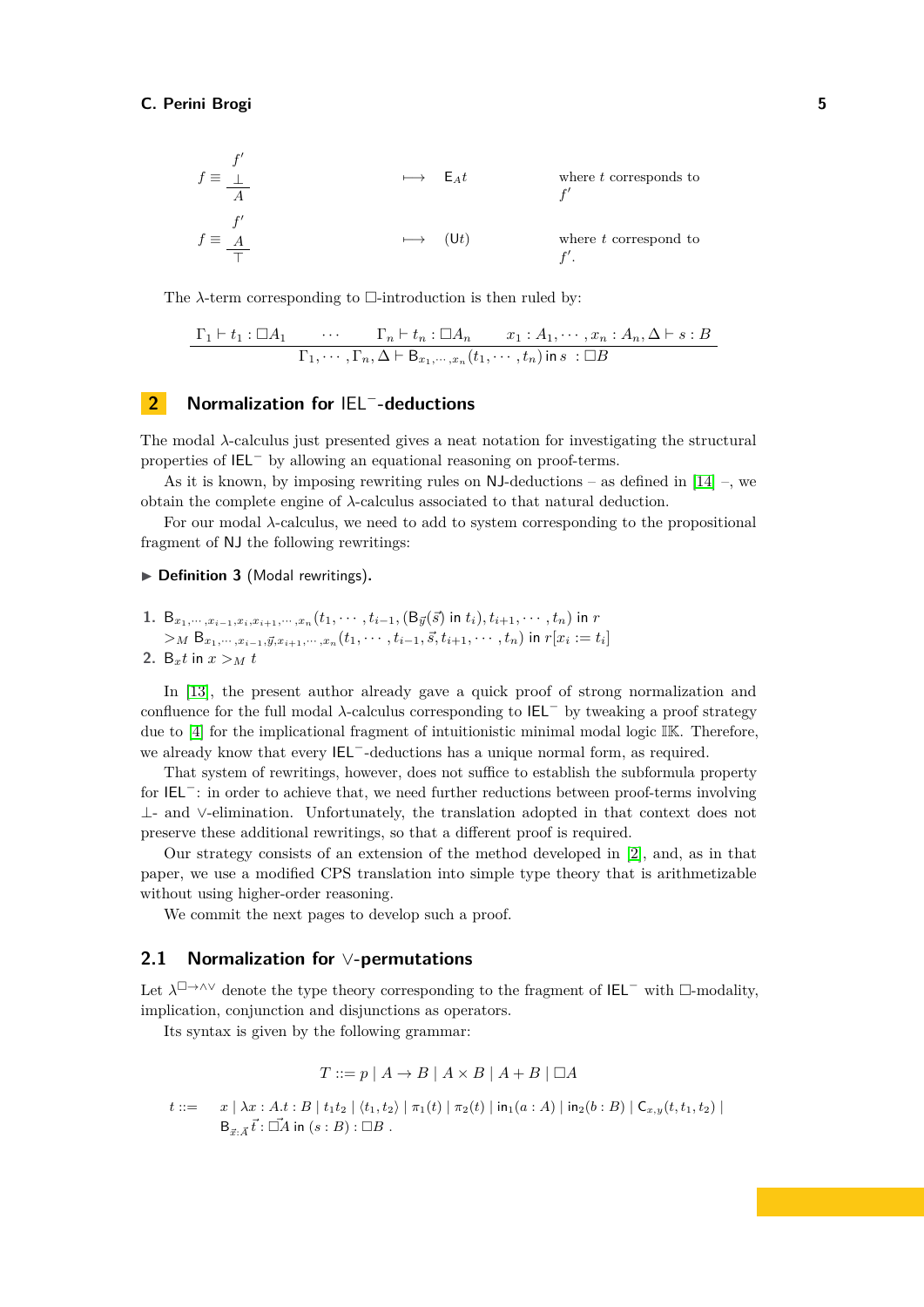As stated before, in order to obtain the subformula property for our natural deduction, the rewritings introduced in Definition [3](#page-4-1) are not enough. Therefore we add the following reductions:

- <span id="page-5-1"></span>▶ Definition 4 (Permutations for  $\lambda^{\square \rightarrow \wedge \vee}$ ).
- **1.**  $C_{x,y}(t,t_1,t_2)s > p \ C_{x,y}(t,t_1s,t_2s)$
- **2.**  $\pi_i C_{x,y}(t, t_1, t_2) >_P C_{x,y}(t, \pi_i t_1, \pi_i t_2)$  for  $i = 1, 2$
- **3.**  $C_{u,v}(C_{x,y}(t,t_1,t_2),s_1,s_2) >_P C_{x,y}(t,C_{u,y}(t_1,s_1,s_2),C_{u,y}(t_2,s_1,s_2))$
- 4. B<sub>x1</sub>,..., $x_{i-1},x_i,x_{i+1},\ldots,x_n$   $(t_1,\cdots,t_{i-1},\mathsf{C}_{x,y}(t,s_1,s_2),t_{i+1},\cdots,t_n)$  in  $s>_F$  ${\sf C}_{x,y}(t,{\sf B}_{x1,\cdots,x_{i-1},x_i,x_{i+1},\cdots,x_n}(t_1,\cdots,t_{i-1},s_1,t_{i+1},\cdots,t_n)$  in  $s,$  $B_{x1,\dots,x_{i-1},x_i,x_{i+1},\dots,x_n}(t_1,\dots,t_{i-1},s_2,t_{i+1},\dots,t_n)$  in s).

We now assign a norm to  $\lambda^{\Box \to \wedge \vee}$ -terms.

### **▶ Definition 5** (Permutation degree for  $\lambda^{\square \rightarrow \wedge \vee}$ ).

- 1.  $|x|=1$
- **2.**  $|\lambda x.t| = |t|$
- **3.**  $|ts| = |t| + #t \times |s|$
- **4.**  $|\langle t, s \rangle| = |t| + |s|$
- **5.**  $|\pi_i t| = |t| + \# t$  for  $i = 1, 2$
- **6.**  $|in_i t| = |t|$  *for*  $i = 1, 2$
- **7.**  $|C_{x,y}(t,t_1,t_2)| = |t| + \#t \times (|t_1| + |t_2|)$
- **8.**  $|B_{x_1, \dots, x_n}(t_1, \dots, t_n)$  in  $s| = |s| \times \prod_{i=0}^n |t_i| + \prod_{i=0}^n \#t_i$ *where*
- **9.**  $\#x=1$
- **10.**  $\#\lambda x.t = 1$
- **11.**  $\#ts = \#t$
- **12.**  $\# \langle t, s \rangle = 1$
- **13.**  $\#\pi_i t = \#t$  for  $i = 1, 2$
- **14.**  $\#$ in<sub>i</sub> $t = 1$  *for*  $i = 1, 2$
- **15.**  $\#C_{r,y}(t,t_1,t_2) = 2 \times \#t \times (\#t_1 + \#t_2)$
- **16.**  $\#B_{x_1,\dots,x_n}(t_1,\dots,t_n)$  in  $s = \#s \times \prod_{i=0}^n \#t_i$

Now we prove that this norm decreases after a permutation.

- <span id="page-5-0"></span>▶ **Lemma 6.** *For any*  $\lambda^{\square \rightarrow \wedge \vee}$  *-terms t, s, if t > p s, then*  $\#t = \#s$ *.*
- **Proof.** Cases involving traditional operators are dealt with in [\[2,](#page-14-4) lemma 4]. We just have to prove the claim for the □*,* ∨-permutation:

$$
\#B_{x1,\dots,x_{i-1},x_i,x_{i+1},\dots,x_n} (t_1,\dots,t_{i-1},\mathsf{C}_{x,y}(t,s_1,s_2),t_{i+1},\dots,t_n) \text{ in } s
$$
\n
$$
= \#s \times \# \mathsf{C}_{x,y}(t,s_1,s_2) \times \prod_{j=0}^{i-1} \#t_j \times \prod_{j=i+1}^n \#t_j
$$
\n
$$
= \#s \times 2 \times \#t \times (\#s_1 + \#s_2) \times \prod_{j=0}^{i-1} \#t_j \times \prod_{j=i+1}^n \#t_j.
$$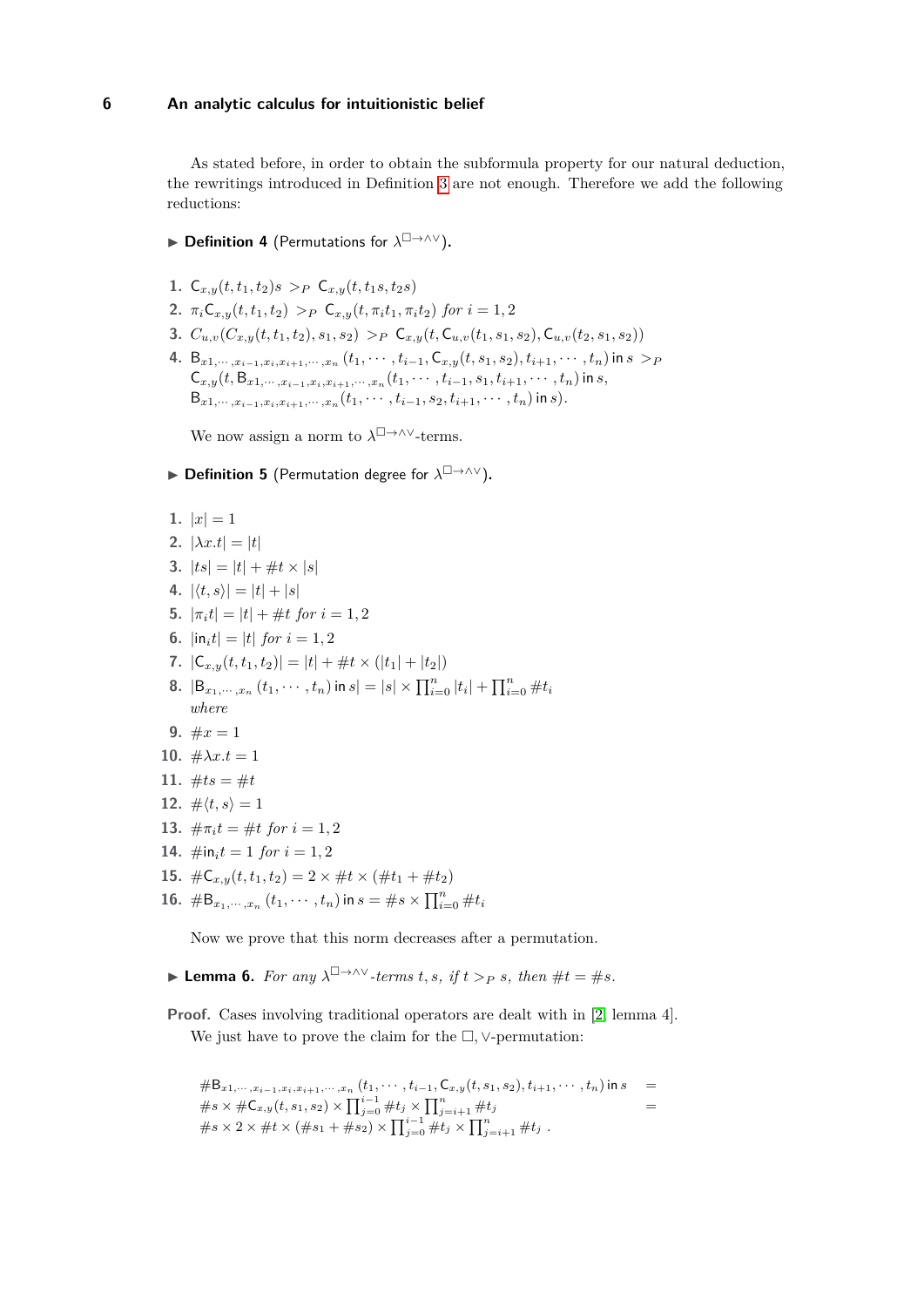$$
\#C_{x,y}(t, B_{x1,\dots,x_{i-1},x_i,x_{i+1},\dots,x_n}(t_1,\dots,t_{i-1},s_1,t_{i+1},\dots,t_n) \text{ in } s,\nB_{x1,\dots,x_{i-1},x_i,x_{i+1},\dots,x_n}(t_1,\dots,t_{i-1},s_2,t_{i+1},\dots,t_n) \text{ in } s)\n2 \times \#t \times (\#B_{x1,\dots,x_{i-1},x_i,x_{i+1},\dots,x_n}(t_1,\dots,t_{i-1},s_1,t_{i+1},\dots,t_n) \text{ in } s\n\#B_{x1,\dots,x_{i-1},x_i,x_{i+1},\dots,x_n}(t_1,\dots,t_{i-1},s_2,t_{i+1},\dots,t_n) \text{ in } s)\n2 \times \#t \times (\#s \times \prod_{j=0}^{i-1} \#t_j \times \#s_1 \times \prod_{j=i+1}^{n} \#t_j + \#s \times \prod_{j=0}^{i-1} \#t_j \times \#s_2 \times \prod_{j=i+1}^{n} \#t_j)\n\#s \times 2 \times \#t \times (\#s_1 + \#s_2) \times \prod_{j=0}^{i-1} \#t_j \times \prod_{j=i+1}^{n} \#t_j.
$$

▶ **Lemma 7.** For any  $\lambda^{\square \rightarrow \wedge \vee}$ -terms t, s, if  $t >_P s$ , then  $|t| > |s|$ .

**Proof.** As for Lemma [6,](#page-5-0) cases involving traditional operators are dealt with in [\[2,](#page-14-4) lemma 5]. It remains to prove the claim for the □*,* ∨-permutation only:

$$
|B_{x1},...,x_{i-1},x_{i},x_{i+1},...,x_{n}(t_{1},...,t_{i-1},C_{x,y}(t,s_{1},s_{2}),t_{i+1},...,t_{n}) \text{ in } s|
$$
\n
$$
|s| \times |C_{x,y}(t,s_{1},s_{2})| \times \prod_{j=0}^{i-1} |t_{j}| \times \prod_{j=i+1}^{n} |t_{j}| + \prod_{j=0}^{i-1} \#t_{j} \times \#C_{x,y}(t,s_{1},s_{2}) \times \prod_{j=i+1}^{n} \#t_{j}
$$
\n
$$
= (|s| \times \prod_{j=0}^{i-1} |t_{j}| \times \prod_{j=i+1}^{n} |t_{j}| \times (|t| + \#t \times (|s_{1}| + |s_{2}|)) +
$$
\n
$$
\prod_{j=0}^{i-1} \#t_{j} \times \prod_{j=i+1}^{n} |t_{j}| \times |t| +
$$
\n
$$
\#t \times |s| \times \prod_{j=0}^{i-1} |t_{j}| \times \prod_{j=i+1}^{n} |t_{j}| \times |t| +
$$
\n
$$
\#t \times |s| \times \prod_{j=0}^{i-1} |t_{j}| \times \prod_{j=i+1}^{n} |t_{j}| \times |s_{1}| + \#t \times |s| \times \prod_{j=0}^{i-1} |t_{j}| \times \prod_{j=i+1}^{n} \#t_{j} \times |s_{2}| +
$$
\n
$$
2 \times \#t \times \prod_{j=0}^{i-1} \#t_{j} \times \prod_{j=i+1}^{n} \#t_{j} \times \#s_{1} + 2 \times \#t \times \prod_{j=0}^{i-1} \#t_{j} \times \prod_{j=i+1}^{n} \#t_{j} \times \#s_{1})
$$
\n
$$
(|t| + \#t \times |s| \times \prod_{j=0}^{i-1} |t_{j}| \times \prod_{j=i+1}^{n} |t_{j}| \times |s_{1}| + |t_{j}| \times |s| \times \prod_{j=0}^{n} |t_{j}| \times \prod_{j=i+1}^{n} |t_{j}| \times |s_{2}| +
$$
\n
$$
\#t \times \prod_{j=0}^{
$$

As an immediate consequence we have strong normalization w.r.t. ∨-permutations:

<span id="page-6-0"></span>▶ **Lemma 8.** *λ* □→∧∨*-calculus is strongly normalizing w.r.t. ><sup>P</sup> .*

Notice that this result does not involve types, but it, as previously stated, is mandatory for obtaining the subformula property for the typed system.

### **2.2 Detour elimination**

We want to eliminate useless steps of computation from our IEL<sup>−</sup>-deductions. For the moment, we shall restrict to the  $λ^{\Box \to \land \lor}$ -calculus for proof-terms, and extend the standard rewritings for the corresponding fragment of intuitionistic natural deduction by the reduction  $>$ *M* introduced in Definition [3.](#page-4-1) The resulting system is the following:

**▶ Definition 9** (Detour conversions for  $\lambda^{\square \rightarrow \wedge \vee}$ ).

**1.**  $(\lambda x.t) s >_D t[x := s]$ **2.**  $\pi_i \langle t_1, t_2 \rangle >_D t_i$  *for*  $i = 1, 2$ **3.**  $C_{x_1,x_2}(\text{in}_i t, t_1, t_2) >_P t_i[x_i := t]$  for  $i = 1, 2$ 4.  ${\sf B}_{x_1, \cdots, x_{i-1}, x_i, x_{i+1}, \cdots, x_n}(t_1, \cdots, t_{i-1}, ({\sf B}_{\vec y}(\vec s) \text{ in } t_i), t_{i+1}, \cdots, t_n)$  in  $r$  $>_{D} B_{x_{1},\cdots,x_{i-1},\vec{y},x_{i+1},\cdots,x_{n}}(t_{1},\cdots,t_{i-1},\vec{s},t_{i+1},\cdots,t_{n})$  in  $r[x_{i}:=t_{i}]$ 

<sup>5.</sup> B<sub>x</sub><sup>*t*</sup> in  $x > p$  *t*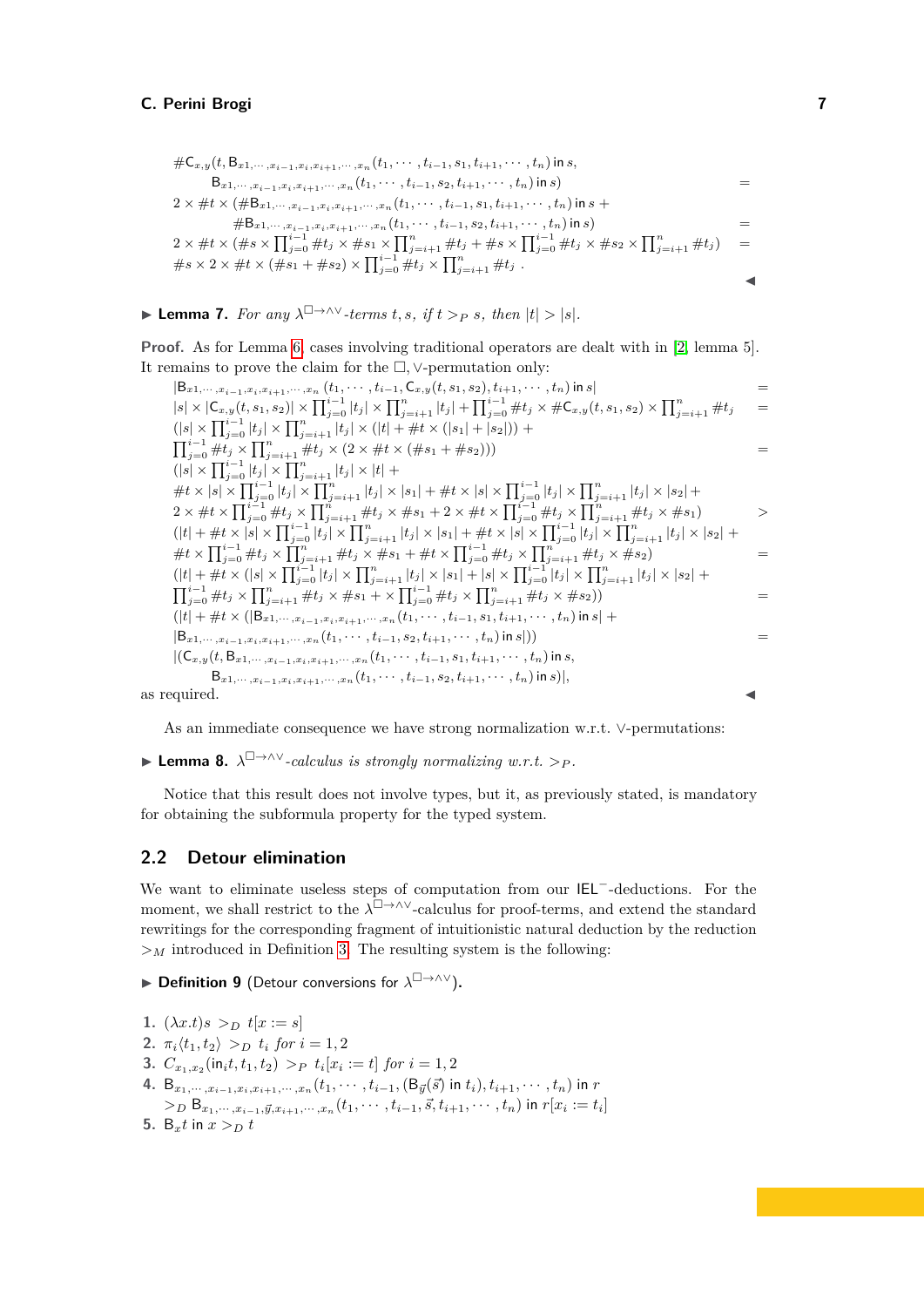In general,  $\geq$ ... will denote a one-step reduction relation between  $\lambda$ -terms. In the following, we use  $\sum_{n=1}^{n}$  for the transitive closure of  $\sum_{n=1}^{\infty}$  and  $\gg$ ... for its reflexive transitive closure.

As stated before, it is possible to show that  $|E|$ <sup>-</sup>-deductions do normalise w.r.t. >*p* by simulating modal rewritings as  $\rightarrow$ -rewritings in simple type theory [\[13\]](#page-15-1). But since we want to consider permutations also, that strategy must be enforced to make the underlying translation compatible with *><sup>P</sup>* .

In the following, we will see that it is possible to reduce  $\lambda^{\Box \to \wedge \vee}$  to simple type theory – where  $\rightarrow$  is the only type – by a modified general negative translation that is able to map normal forms into normal forms. Again, we accommodate the definitions in [\[2,](#page-14-4) §4] to cover the modal constructions.

▶ **Definition 10** (CPS-translation)**.** *Let A be the translation for the type A of λ* □→∧∨ *defined by:*

$$
\overline{A} = \sim \sim A^\circ
$$

*where*  $∼ A = A → q$  *for a specific atomic type q, and where* 

$$
\begin{array}{ll} & = & p^{\circ} = p \\ & = & (A \to B)^{\circ} = \overline{A} \to \overline{B} \\ & = & (A \land B)^{\circ} = \sim (\overline{A} \to \sim \overline{B}) \end{array}
$$

- $(A \vee B)$ ° = ∼  $\overline{A}$  →∼∼  $\overline{B}$
- $(\Box A)^\circ = \sim \sim \overline{A}$

*For terms, we define*

$$
= \overline{x} = \lambda k.xk
$$

$$
= \overline{\lambda x.t} = \lambda k.k(\lambda x.\overline{t})
$$

$$
i\overline{ts} = \lambda k.\overline{t}(\lambda m.m\overline{sk})
$$

$$
= \langle t, s \rangle = \lambda k \cdot k(\lambda u \cdot u \overline{t} \overline{s})
$$

- $= \overline{\pi_1 t} = \lambda k \cdot \overline{t} (\lambda u \cdot u(\lambda i \cdot \lambda j \cdot i k))$
- $= \overline{\pi_2 t} = \lambda k \cdot \overline{t}(\lambda u \cdot u(\lambda i \cdot \lambda j \cdot jk))$
- $\overline{\mathbf{in}_1 \mathbf{t}} = \lambda k \cdot k(\lambda i \cdot \lambda i \cdot i \overline{\mathbf{t}})$
- $\overline{\mathsf{in}_2 t} = \lambda k.k(\lambda i.\lambda j.j\overline{t})$
- $C_{x,y}(t,t_1,t_2) = \lambda k \cdot \overline{t}(\lambda m.m(\lambda x.\overline{t_1}k)(\lambda y.\overline{t_2}k))$
- $\mathsf{B}_{x_1,\dots,x_n}(t_1,\dots,t_n)$  in  $s = \lambda k.\overline{t_1}(\lambda x_1 \dots \overline{t_n}(\lambda x_n.k\overline{s})\cdots)$

*where k, m, u, i, j are fresh variables.*

It is now easy to prove that this translation preserves typing:

<span id="page-7-0"></span>▶ **Proposition 11.** Let *t* be a  $\lambda^{\square \rightarrow \wedge \vee}$ -term with type *A* in context  $\Gamma$ . Then  $\overline{t}$  is a term of *simple type theory with type*  $\overline{A}$  *in context*  $\overline{\Gamma}$ *.* 

**Proof.** By induction on the structure of *t*. We consider the case  $t = B_{x_1, \dots, x_n}(t_1, \dots, t_n)$  in *s*: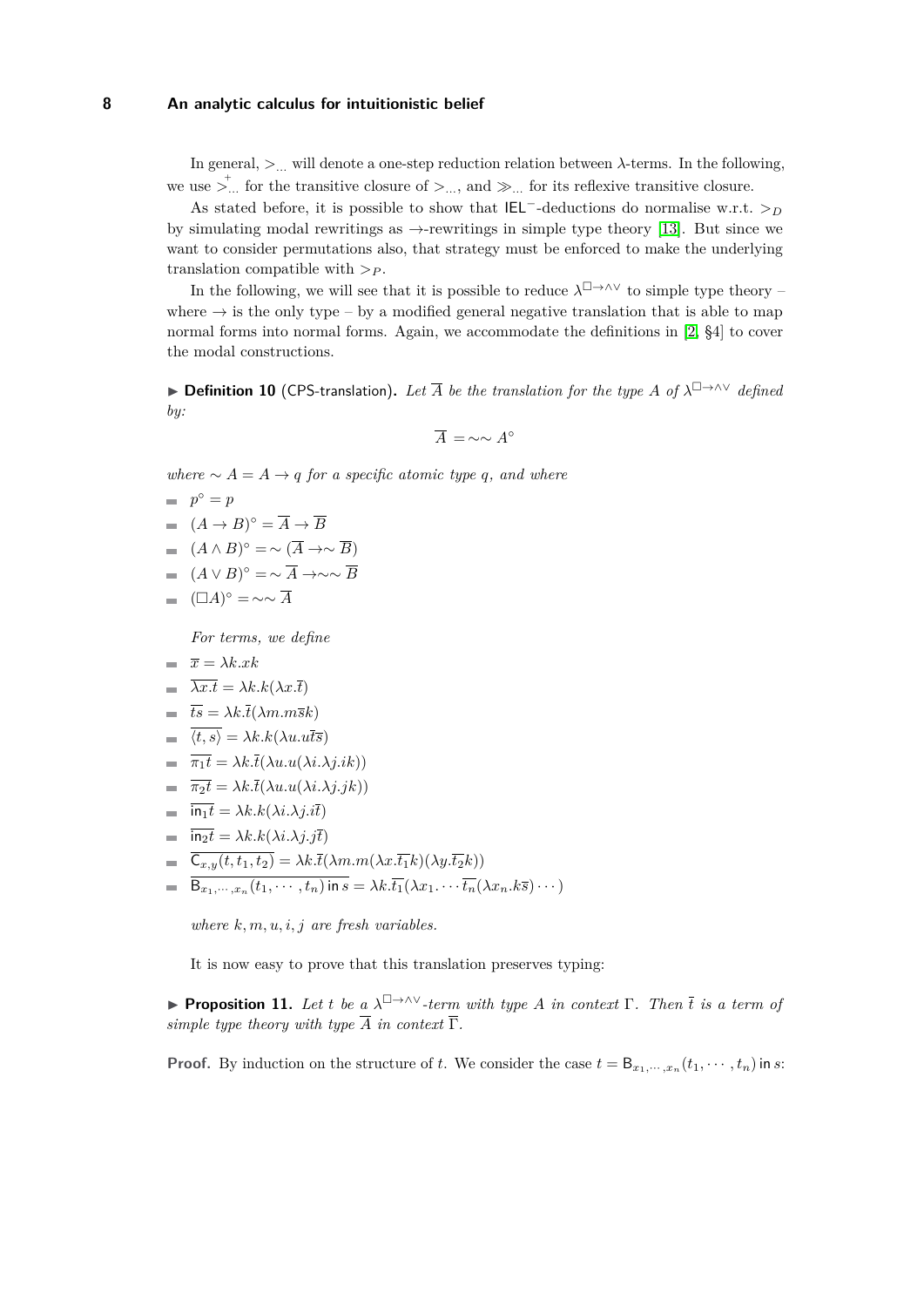$$
\frac{x_1:\overline{A_1},\cdots,x_n:\overline{A_n},\overline{\Delta}\vdash \overline{s}:\overline{B}\qquad k:\sim \overline{B}\vdash k:\sim \overline{B}
$$
\n
$$
\frac{x_1:\overline{A_1},\cdots,x_n:\overline{A_n},\overline{\Delta},k:\sim \overline{B}\vdash k\overline{s}:\overline{q}}{x_1:\overline{A_1},\cdots,x_{n-1}:\overline{A_{n-1}},\overline{\Delta},k:\sim \overline{B}\vdash k\overline{s}:\overline{q}}
$$
\n
$$
\frac{\overline{\Gamma_n}\vdash \overline{t_n}:\sim \sim \overline{A_n}}{\overline{\Gamma_n},x_1:\overline{A_1},\cdots,x_{n-2}:\overline{A_{n-2}},\overline{\Delta},k:\sim \overline{B}\vdash t_n(\lambda x_n.k\overline{s}):q}
$$
\n
$$
\frac{\vdots}{\overline{\Gamma_1}\vdash \overline{t_1}:\sim \sim \overline{A_1}}\qquad\qquad \frac{\Gamma_2,\cdots\Gamma_n,\overline{\Delta},k:\sim \overline{B}\vdash (\lambda x_1,\cdots\overline{t_n}(\lambda x_n.k\overline{s}):\sim \overline{A_{n-1}}}{\Gamma_1,\cdots\overline{\Gamma_n},\overline{\Delta},k:\sim \overline{B}\vdash t_1(\lambda x_1,\cdots\overline{t_n}(\lambda x_n.k\overline{s})\cdots):\sim \overline{A_1}}\qquad\qquad \frac{\Gamma_2,\cdots\overline{\Gamma_n},\overline{\Delta},k:\sim \overline{B}\vdash (\lambda x_1,\cdots\overline{t_n}(\lambda x_n.k\overline{s})\cdots):\sim \overline{A_1}}{\overline{\Gamma_1},\cdots\overline{\Gamma_n},\overline{\Delta}\vdash \lambda k.\overline{t_1}(\lambda x_1,\cdots\overline{t_n}(\lambda x_n.k\overline{s})\cdots):\sim \sim \overline{B}}
$$

However, for terms we need some further accommodations in order to avoid redexes:

▶ **Definition 12** (Modified CPS-translation)**.** *The modified CPS-translation t for any λ* □→∧∨ *term is*

$$
\bar{t} = \lambda k.(M:k),
$$

*where k is a fresh variable, and where the infix operator* : *is defined by induction on the structure of t:*

$$
x : r = xr
$$
  
\n
$$
λx.t : r = r(λx.\overline{t})
$$
  
\n
$$
ts : r = t : λm.\overline{m}\overline{s}r
$$
  
\n
$$
= \langle t, s \rangle : r = r(λu.\overline{u}\overline{s})
$$
  
\n
$$
= π_1t : r = t : λu.u(λi.λj.ir)
$$
  
\n
$$
= π_2t : r = t : λu.u(λi.λj.jr)
$$
  
\n
$$
= \text{in}_1t : r = r(λi.λj.j\overline{t})
$$
  
\n
$$
= \text{in}_2t : r = r(λi.λj.j\overline{t})
$$
  
\n
$$
= \text{C}_{x,y}(t, t_1, t_2) : r = t : λm.(\lambda x.(t_1 : r))(\lambda y.(t_2 : r))
$$
  
\n
$$
= \text{B}_{x_1, \dots, x_n}(t_1, \dots, t_n) \text{ in } s : r = t_1 : (\lambda x_1 \dots t_n : (\lambda x_n . r\overline{s}) \dots)
$$

*where*  $m, u, i, j$  *are fresh variables and*  $x, y, x_1, \dots, x_n$  *do not occur free in r.* 

<span id="page-8-0"></span>► Lemma 13. Let 
$$
t, r
$$
 be  $\lambda^{\square \to \wedge \vee}$ -terms. Then  
1.  $\bar{t} \gg_{\beta\eta} \bar{t}$   
2.  $\bar{t}r \gg_{\beta\eta} t : r$ 

**Proof.** By simultaneous induction for property 1 and property 2 on the structure of *t*. ◀

Moreover, typing is respected by the modified translation, as expected.

▶ **Proposition 14.** Let *t* be a  $\lambda^{\square \rightarrow \wedge \vee}$ -term with type *A* in context  $\Gamma$ . Then  $\overline{t}$  is a term of *simple type theory with type*  $\overline{A}$  *in context*  $\overline{\Gamma}$ *.* 

**Proof.** By proposition [11,](#page-7-0) and lemma [13.](#page-8-0)

The next lemmas show that we can simulate detours by *βη*-reductions.

<span id="page-8-1"></span>▶ **Lemma 15.** *For λ* □→∧∨*-terms t, s and any term r of simple type theory that has no free occurrences of x, the following hold:*

**1.**  $(t:r)[x := \overline{s}] \gg_{\beta\eta} (t[x := s]): r$ **2.**  $\bar{t}[x := \bar{\overline{s}}] \gg_{\beta\eta} t[x := s].$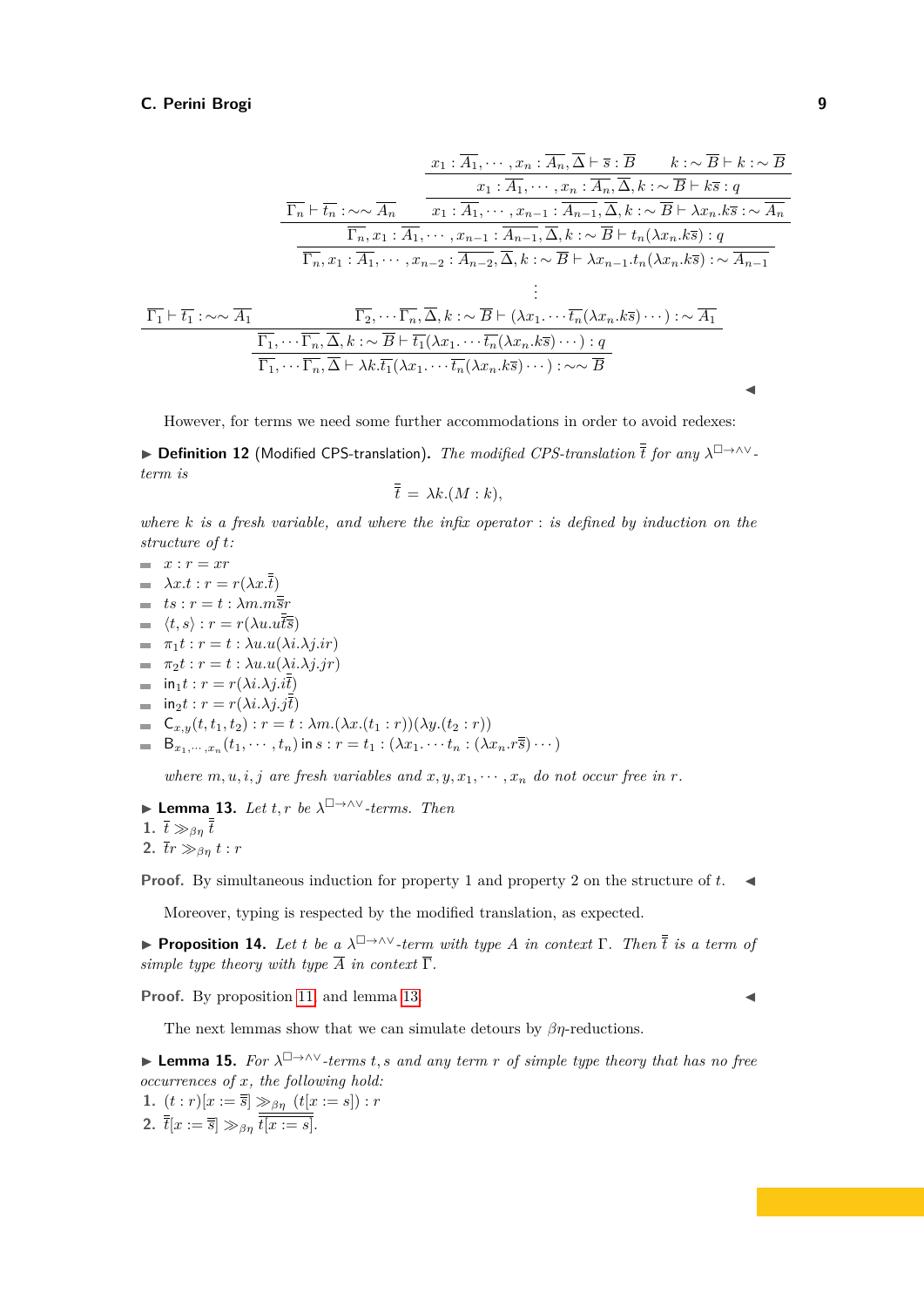**Proof.** Property 1 is proven by induction on the structure of *t*. Property 2 then follows. ◀

**Example 16.** For any terms r, s of simple type theory such that  $r \stackrel{+}{>}_{\beta\eta} s$ , we have  $t : r \stackrel{+}{>}_{\beta\eta} s$  $t : s$  *for any*  $\lambda^{\square \rightarrow \wedge \vee}$ *-term t.* 

**Proof.** By straightforward induction on the structure of *t*.

<span id="page-9-0"></span>▶ **Lemma 17.** *Let t*, *s be two*  $\lambda^{\square \rightarrow \wedge \vee}$ *-terms such that*  $t >_{D} s$ *. Then:* **1.**  $t: r \stackrel{+}{>}_{\beta\eta} s: r \text{ for any term } r \text{ of simple type theory,}$ **2.**  $\overline{t}$   $\stackrel{+}{>}_{\beta\eta}$   $\overline{s}$ *.* 

**Proof.** Property 2 follows from property 1, which is proven by distinguishing cases of  $>D$ . By [\[2,](#page-14-4) Lemma 15], we can only consider the modal rewritings:

- $(B_x t \text{ in } x) : r = t : \lambda x . r \overline{\overline{x}} = t : \lambda x . r(\lambda h . x h) \overset{+}{>}_{\beta \eta} t : r.$
- To improve readability, we consider the term  $B_x(B_y t \text{ in } s_1)$  in *s*, since the case with multiple variables and subterms is an easy generalization:

 $(B_x(B_y t \text{ in } s_1) \text{ in } s): r = (B_y t \text{ in } s_1): \lambda x. r\overline{\overline{s}} = t: \lambda y. (\lambda x. r\overline{\overline{s}})\overline{\overline{s_1}} >_\beta t: \lambda y. r\overline{\overline{s}}[x := \overline{\overline{s_1}}] \gg_{\beta\eta}$ lem[.15](#page-8-1)  $t : \lambda y. \overline{k s [x := s_1]} = (\mathsf{B}_y.t \, \text{in} \, s[x := s_1]) : r$ as required.

◀

Normalization w.r.t. detours is now an easy consequence of the previous lemma:

<span id="page-9-1"></span>▶ **Proposition 18.** *λ* □→∧∨ *is strongly normalizing w.r.t. >D-reductions.*

**Proof.** By lemma [17,](#page-9-0) every detour elimination from a  $\lambda^{\square \rightarrow \wedge \vee}$ -term corresponds to a  $\beta$ *η*-reduction in simple type theory, which is strongly normalizing [\[16\]](#page-15-0).

At this point we have to combine the previous results in order to obtain normalization for both permutations and detours. That is, basically, the reason for the next lemma.

<span id="page-9-2"></span>▶ **Lemma 19.** *For any λ* □→∧∨*-terms t, s such that t ><sup>P</sup> s, we have the following:*  $\equiv$   $t : r = s : r$  *for any term r of simple type theory,*  $\bar{t} = \bar{\bar{s}}$ .

**Proof.** Property 2 follows from property 1, which is proven by distinguishing the cases for *><sup>P</sup>* . By [\[2,](#page-14-4) lemma 17], we shall limit to the □*,* ∨-permutations, and, as before, we consider the  $\Box$ -term  $B_z(C_{x,y}(t,s_1,s_2))$  in *s*, since the result for the more general structure follows the same pattern:

 $B_z(C_{x,y}(t,s_1,s_2))$  in  $s : r = C_{x,y}(t,s_1,s_2) : \lambda z . \overline{r} \overline{s} =$  $a = t : \lambda m.m(\lambda x.(s_1 : \lambda z.r\overline{\overline{s}}))(\lambda y.(s_2 : \lambda z.r\overline{\overline{s}})) = t : \lambda m.m(\lambda x.(s_1 : \lambda u.r\overline{\overline{s}}))(\lambda y.(s_2 : \lambda w.r\overline{\overline{s}})) = t$  $= t : \lambda m.m(\lambda x.(B_us_1 \text{ in } s : r))(\lambda y.B_w s_2 \text{ in } s : r)) = C_{x,y}(t.B_us_1 \text{ in } s, B_ws_2 \text{ in } s) : r$ as desired.  $\blacktriangleleft$ 

Normalization is now a direct consequence.

<span id="page-9-3"></span>▶ **Theorem 20.** *λ* □→∧∨ *is strongly normalizing w.r.t. the reduction relation induced by the union of detour- and permutation-conversions.*

**Proof.** Suppose we have an infinite sequence of detour- and permutation-conversions starting with  $t_0$ . We can restrict to three cases:

a.  $t_0 > p \ t_1 \gg p \ t_2 \gg p \ \ldots$ : then by Lemma [17,](#page-9-0) we have  $\overline{t_0} \gg_{\beta\eta} \overline{t_1} \gg_{\beta\eta} \overline{t_2} \gg_{\beta\eta} \ldots$  in simple type theory, contra normalization for  $>_{\beta\eta}$ ;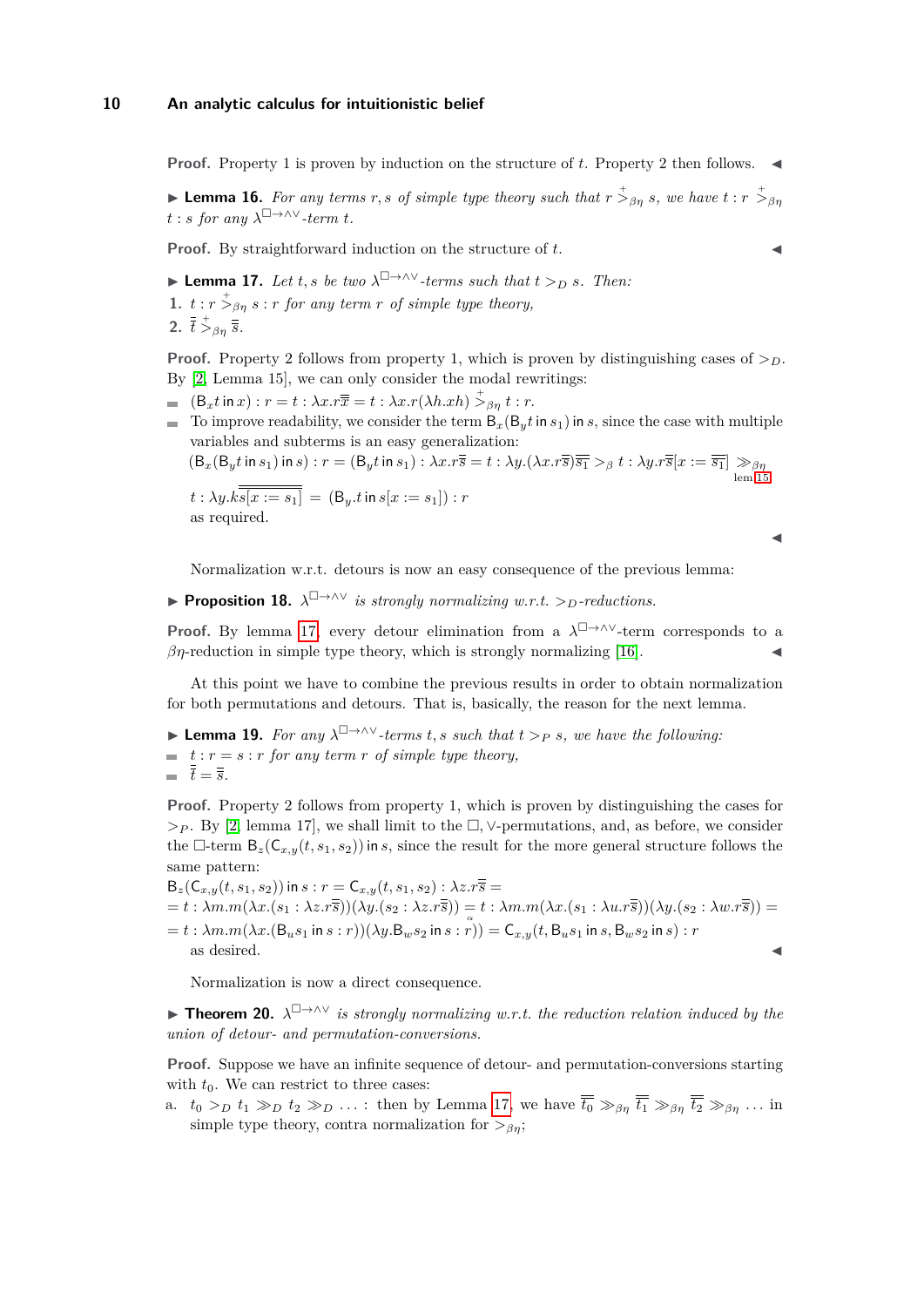b.  $t_0 \gg p \ t_1 \gg p \ t_2 \gg p \ \ldots$ : this cannot happen by Lemma [8;](#page-6-0)

c.  $t_0 \gg p \ t_1 \gg p \ t_2 \gg p \ \ldots$ : then by Lemma [18,](#page-9-1) in simple type theory  $\overline{t_{2m}} \gg_{\beta\eta} \overline{t_{2m+1}}$ , and, by Lemma [19,](#page-9-2)  $\frac{1}{t_{2m+1}} = \frac{1}{t_{2(m+1)}}$  for any *m*. Again this is against normalization for  $>_{\beta\eta}$ .

### **2.3 Normalization for** ⊥**-conversions**

The previous theorem establishes that the ⊥-free fragment of  $IEL^-$  enjoys the subformula property, along with normalization of proofs.

In order to obtain the same results for the full calculus, we need some further efforts, but the general idea is the same as before.

Let  $\lambda^{\Box \to \wedge \vee \bot}$  denote the type theory corresponding to the full natural deduction for intuitionistic belief.

Its syntax is an extension of that for  $\lambda^{\square \rightarrow \wedge \vee}$  by the type  $\bot$  and the term  $\mathsf{E}(t : A)$  – corresponding, as usual, to ⊥-elimination in the natural deduction.

For permutations, we need to add to Definition [4](#page-5-1) the following permutation:

$$
E(C_{x,y}(t, t_1, t_2)) >_P C_{x,y}(t, E(t_1), E(t_2)).
$$
\n(1)

In [\[2\]](#page-14-4), de Groote proves that NJ is strongly normalizing w.r.t. the reduction relation induced by these extended permutation-conversions and detour-elimination.[3](#page-10-1)

To these ones, further ⊥-conversions are added in order to obtain the subformula property for NJ-normal proofs. For IEL<sup>−</sup>, we proceed similarly, and the next definition integrates the additional ⊥-conversions for NJ with a specific reduction involving the typing rule for the belief modality.

### <span id="page-10-3"></span>▶ **Definition 21** (⊥-conversions for *λ* □→∧∨⊥)**.**

1. 
$$
E(t)s >_L E(t)
$$
  
\n2.  $\pi_i E(t) >_L E(t)$  for  $i = 1, 2$   
\n3.  $C_{x,y}(E(t), t_1, t_2) >_L E(t)$   
\n4.  $E(E(t)) >_L E(t)$   
\n5.  $B_{x_1, \dots, x_{i-1}, x_i, x_{i+1}, \dots, x_n}(t_1, \dots, t_{i-1}, E(t_i), t_{i+1}, \dots, t_n)$  in  $s >_L E(t_i)$ .

We immediately have

<span id="page-10-4"></span>▶ **Proposition 22.** *λ* □→∧∨⊥ *is strongly normalising w.r.t.* ⊥*-conversions.*

**Proof.** Straightforward, for having, in any ⊥-reduction, a term of smaller complexity on the right hand side of  $>$ <sub>⊥</sub> than that one on the left hand side.

### <span id="page-10-0"></span>**3 Analyticity and corollaries**

 $\perp$ -conversions are introduced because the permutations of Definition [4](#page-5-1) extended by [\(1\)](#page-10-2) determine the subformula property for IEL<sup>−</sup> *only if* ⊥-elimination only introduces atomic formulas. On the other hand, the reductions of Definition  $21$  – though necessary for establishing the subformula property of normal IEL<sup>−</sup>-deductions – break down the modified CPS

<span id="page-10-2"></span>◀

<span id="page-10-1"></span><sup>3</sup> The strategy is again a modified CPS translation of the full calculus and a definition of a norm on untyped terms: see [\[2,](#page-14-4) § 7] for the details.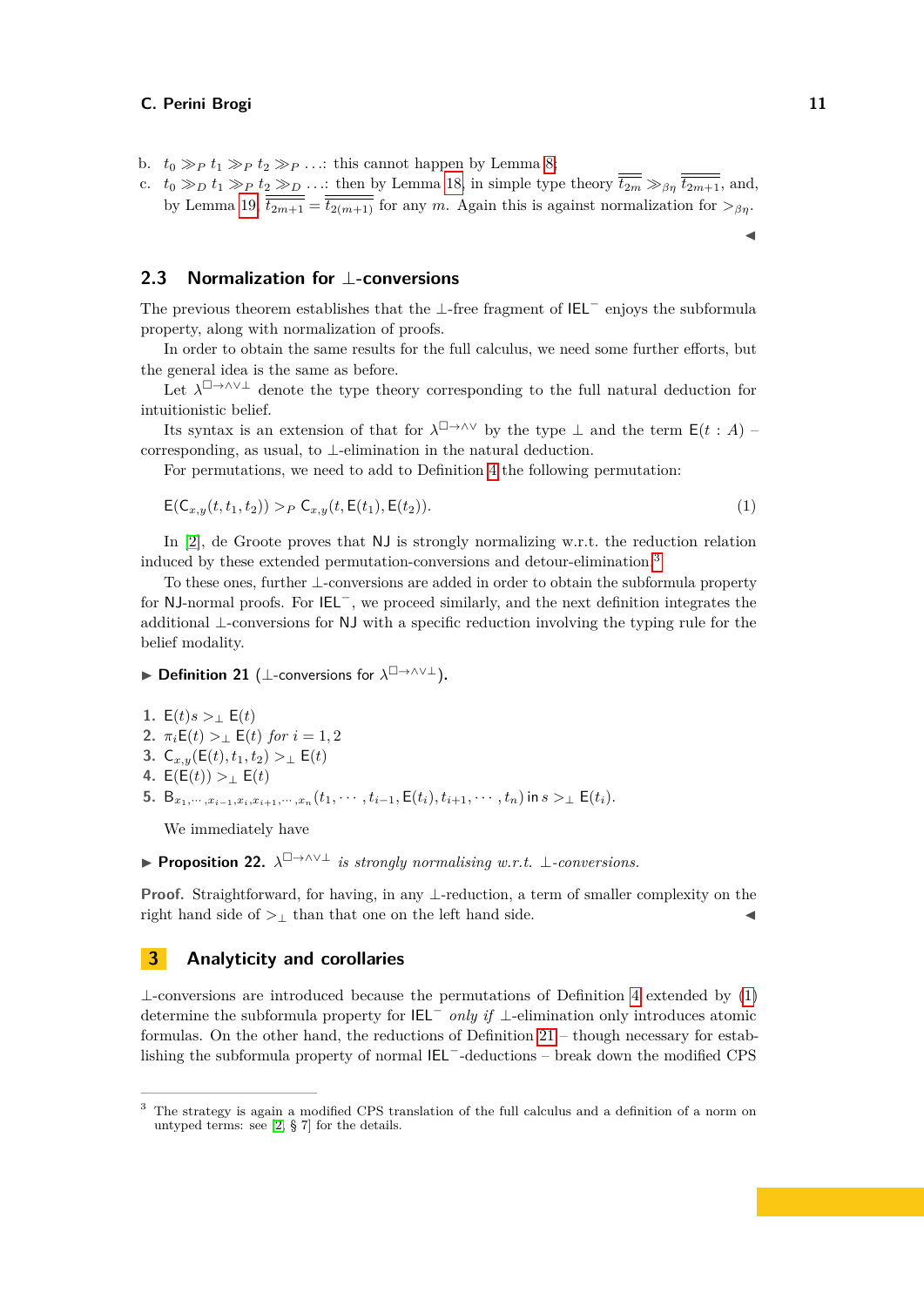translation of  $\lambda^{\Box \to \land \lor \bot}$ -terms into terms of simple type theory, for normal IEL<sup>-</sup>-deductions are no longer translated into normal deductions of the implicational fragment of NJ.

Following again [\[2\]](#page-14-4), in the next sections, we see how to solve the issue, so that we can apply our full computational analysis of intuitionistic belief to establish further properties of the system: the forthcoming lemmas are committed to that.

### **3.1 Subformula property**

Gentzen introduced sequent systems in order to give a neat proof of the subformula principle by means of cut-elimination [\[19\]](#page-15-7); for both intuitionistic and classical logic, it is possible indeed to translate normal deductions into cut-free derivations in the appropriate sequent calculus and vice-versa, this way obtaining the subformula property for the corresponding natural deduction systems.

In spite of this, it is sometimes possible to give a more direct proof of the principle reasoning about the very natural deduction calculus: here we adopt this strategy.

Recall first from Proposition [22](#page-10-4) that IEL<sup>−</sup> is strongly normalizable w.r.t. ⊥-conversions. In order to obtain the subformula property for our calculus we only need to show that we can postpone those conversions, as proven by the following lemmas.

$$
\blacktriangleright \textbf{Lemma 23. } For any \ \lambda^{\square \to \wedge \vee \bot} \textit{-terms } t, s, r \ \textit{such that} \ t >_\bot s, \ we \ \textit{have} \ t[x := r] >_\bot s[x := r].
$$

**Proof.** Straightforward, after distinguishing the cases for  $>_{\perp}$ .

▶ **Lemma 24.** *For any λ* □→∧∨⊥*-terms t, s, r such that s >*<sup>⊥</sup> *r, we have*  $t[x := s] \gg \pm t[x := r]$ *.* 

**Proof.** By induction on *t*.

<span id="page-11-0"></span>▶ **Lemma 25.** *Let*  $R \in \{D, P\}$  *and let*  $r, s, t$  *be*  $\lambda^{\square \rightarrow \wedge \vee \perp}$ *-terms such that*  $r >_{\perp} s >_R t$ *. Then there exists a*  $\lambda^{\square \rightarrow \wedge \vee \perp}$ *-term k such that*  $r \stackrel{+}{\geq} R k \gg_{\perp} t$ *.* 

**Proof.** By [\[2,](#page-14-4) lemma 57], we only need to consider the following critical pair:

$$
B_z(E(C_{x,y}(t_1, t_2, t_3))) \text{ in } s_1 \geq P \qquad B_z(C_{x,y}(t_1, E(t_2), E(t_3))) \text{ in } s_1
$$
  
\n
$$
\geq P \qquad C_{x,y}(t_1, B_z(E(t_2) \text{ in } s_1), B_z(E(t_3) \text{ in } s_1))
$$
  
\n
$$
\geq \perp \qquad C_{x,y}(t_1, E(t_2), E(t_3))
$$

whenever

$$
B_z(E(C_{x,y}(t_1, t_2, t_3))) \text{ in } s_1 \quad >_\perp \quad E(C_{x,y}(t_1, t_2, t_3)) >_P \quad C_{x,y}(t_1, E(t_2), E(t_3))
$$

The case for the general modal term is proven similarly.

At this point, we can finally state our main results.

▶ **Theorem 26** (Full normalization for IEL<sup>−</sup>)**.** IEL<sup>−</sup> *is strongly normalizing w.r.t. the reduction relation induced by the union of detour-, permutation-, and* ⊥*-conversions.*

**Proof.** Suppose otherwise. By repeatedly applying Lemma [25,](#page-11-0) we would construct an infinite sequence of *R*-reductions for  $R \in \{D, P\}$ , contra Theorem [20.](#page-9-3) Therefore, we must have an infinite sequence of  $\bot$ -conversions, but this is not in the case by Proposition [22.](#page-10-4)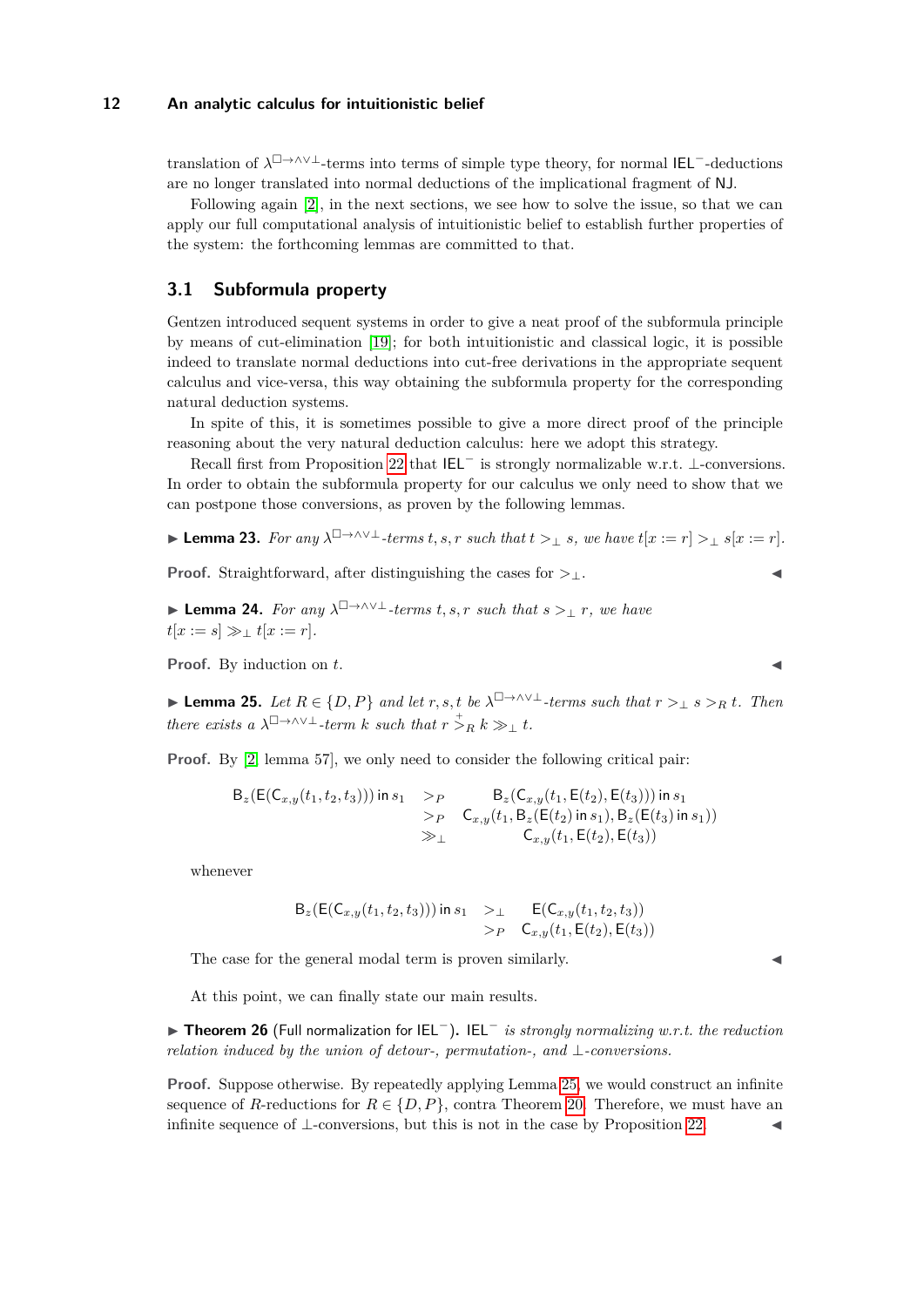▶ **Theorem 27** (Subformula property for IEL<sup>−</sup>)**.** *Every formula occurring in a normal* IEL−*-deduction of A from assumptions* Γ *is a subformula of A or of some formula in* Γ*.*

**Proof.** We use the main theorem and reason as in [\[14,](#page-15-6) § II.3].

▶ **Corollary 28.** *The calculus* IEL<sup>−</sup> *is decidable.*

**Proof.** By the subformula property, proof search for IEL<sup>−</sup> is bounded by the complexity of the formula we wish to deduce in the very calculus.

### **3.2 Further properties**

Having established both normalization and the subformula principle for IEL<sup>−</sup>, it is now relatively easy to investigate on some further proof-theoretic properties of the system.

First recall that a deduction is said to be **neutral** iff it consists of a simple assumption, or its last rule is an elimination rule of the natural deduction calculus.

We immediately have the following fact.

<span id="page-12-0"></span>▶ **Proposition 29.** *In any normal and neutral* IEL−*-deduction of A from* Γ*,* Γ ̸= ∅*.*

**Proof.** Straightforward induction on the height of the deduction. ◀

From this, we can establish a canonicity result for IEL<sup>−</sup>-deductions.

<span id="page-12-1"></span>▶ **Lemma 30** (Canonicity)**.** *In any normal* IEL<sup>−</sup>*-deduction of A, the last rule applied is the introduction rule for the main connective of A.*

**Proof.** By Proposition [29,](#page-12-0) since  $\Gamma = \emptyset$  here, and the deduction is normal, its last rule cannot be an elimination.

▶ **Lemma 31** (Consistency)**.** IEL<sup>−</sup> *is consistent.*

**Proof.** Consistency follows from canonicity and full normalization, since if we had a deduction of ⊥, we could normalize it and find a canonical proof, but there is no introduction rule for absurdity in the calculus.

As further corollaries, we can give syntactic proofs of some structural properties of IEL<sup>−</sup>.

▶ **Corollary 32.** *Reflection rule is admissible in* IEL<sup>−</sup>*: If* IEL<sup>−</sup> ⊢ □*A, then* IEL<sup>−</sup> ⊢ *A.*

**Proof.** By Lemma [30,](#page-12-1) since  $\Box A$  is deducible from no assumption, its last rule in the corresponding natural deduction must be  $\Box$ -introduction.

▶ **Corollary 33** (Disjunction property)**.** *If* IEL<sup>−</sup> ⊢ *A* ∨ *B, then* IEL<sup>−</sup> ⊢ *A or* IEL<sup>−</sup> ⊢ *B.*

**Proof.** We reason as for the previous corollary.

▶ **Corollary 34** (□-primality)**.** *If* IEL<sup>−</sup> ⊢ □*A* ∨ □*B, then* IEL<sup>−</sup> ⊢ *A or* IEL<sup>−</sup> ⊢ *B.*

**Proof.** The result follows by the disjunction property and the admissibility of the reflection rule. ◀

▶ **Corollary 35** (Modal disjunction property)**.** *If* IEL<sup>−</sup> ⊢ □(*A* ∨ *B*)*, then* IEL<sup>−</sup> ⊢ □*A or*  $IEL^{-} \vdash \Box B$ *.* 

**Proof.** If we have a deduction of  $\Box(A \vee B)$ , then by the reflection rule we have a deduction of *A* ∨ *B*. By the disjunction property we have a deduction of *A* or a deduction of *B*. In each case, by applying  $\Box$ -introduction we have the desired result.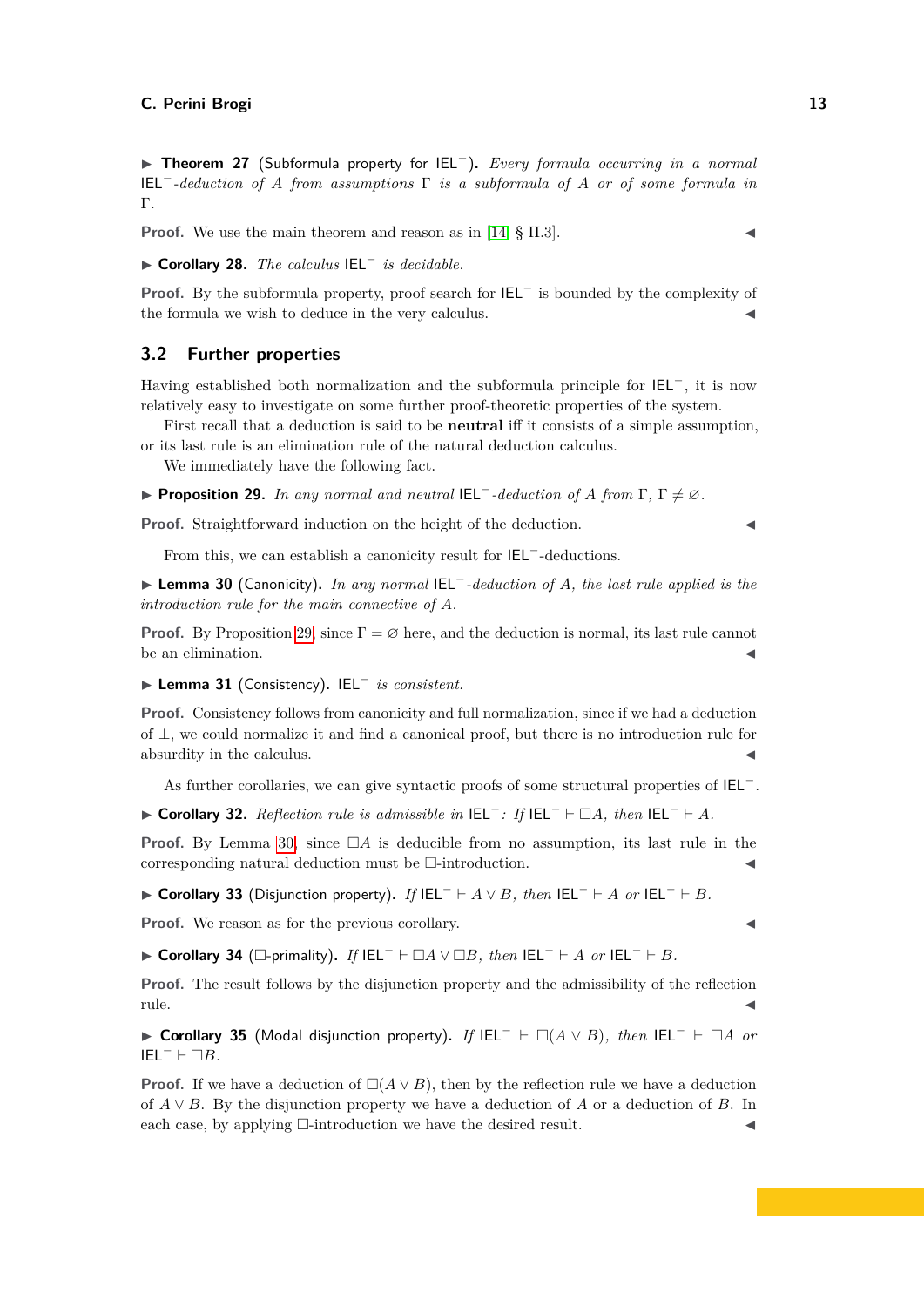### **3.3 Proof-theoretic semantics**

In [\[13\]](#page-15-1), a categorical semantics for proofs in IEL<sup>−</sup> is given. As stated before, that work was focused on the computational aspects of the formal system for intuitionistic belief, so that the strong normalization theorem was established for the reduction relation induced by detour-conversions with the modal rewritings here recalled in Definition [3.](#page-4-1)

Accordingly, that categorical interpretation for our calculus was developed for IEL−-deductions modulo normalization of the restricted reduction relation.

The structures we were interested in are then the following:<sup>[4](#page-13-0)</sup>

▶ **Definition 36.** *An* IEL−*-category is given by a bi-Cartesian closed category* C *together with a monoidal pointed endofunctor* K *whose point κ is monoidal.*

Indeed, it is proven that these structures capture our deductions in a sound and complete way [\[13,](#page-15-1) § 3.2].

Considering the normalization result shown in the present paper, we see that, for proving soundness of this interpretation, nothing has to be tweaked from the categorical perspective: the permutation- and ⊥-conversions that we have considered here are clearly captured by the universal property of colimits.<sup>[5](#page-13-1)</sup> Therefore we can state the following adequacy theorem.

▶ **Theorem 37** (Categorical soundness)**.** *Given an* IEL<sup>−</sup>*-category* C*, any two* IEL<sup>−</sup>*-deductions which are equal modulo full normalization are canonically interpreted as* C*-arrows which are equal.*

**Proof.** By what we have just remarked about colimits, we can reason just as in [\[13,](#page-15-1) § 3.2]. ◀

For completeness, the situation is more subtle. It is known that the universal property of colimits imposes stronger rewritings than the usual conversions for  $\perp$  and  $\vee$  [\[7\]](#page-15-8). This is clearly a shortcoming of the general view-point of categorical semantics for derivations in natural deduction systems, and does not depend on the behaviour of the modality we are now considering: *even for the very* NJ, standard rewritings for absurdity and disjunction are not enough for capturing coproducts. At the same time, the equations imposed by the universal property of coproducts do not look appealing from a proof-theoretic perspective, but cover cases (4) of Definition [4](#page-5-1) and (5) of Definition [21.](#page-10-3)

### **Conclusion and related works**

In the present paper we have investigated a deduction system for intuitionistic belief which satisfies many good proof-theoretic properties.

In particular, we have seen that deductions strongly normalise, and that proofs in normal forms satisfy the subformula principle. From these results, we have syntactically proven that the logic is consistent and decidable, along with some structural properties of the system  $-$  namely, canonicity; disjunction property; admissibility of the reflection rule;  $\Box$ -primality; modal disjunction property.

As a consequence, we can say to have succeeded in developing a 'proof-theoretically tractable' system for intuitionistic belief that can be easily turned into a modal *λ*-calculus, and that is analytic by design.

<span id="page-13-0"></span><sup>&</sup>lt;sup>4</sup> The interested reader in filling all the defining concepts involved in the definition is referred to e.g. [\[9\]](#page-15-9).

<span id="page-13-1"></span><sup>5</sup> This is another evidence that permutations for ∨ and ⊥ do not have computational relevance, as we could have already inferred from the previous results for the CPS translation.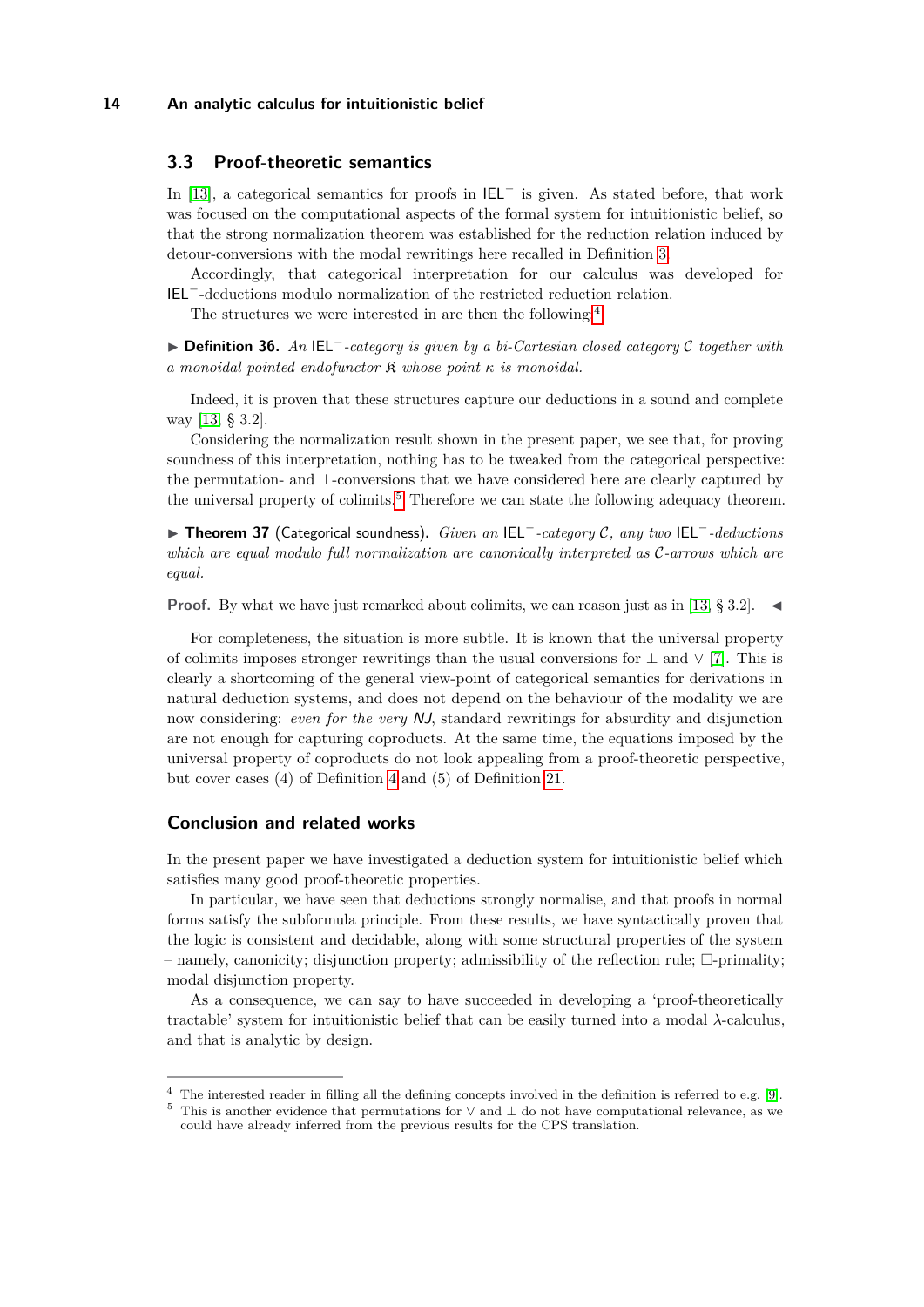Moreover, considering normal deductions w.r.t. both detour elimination and permutations has shown not to invalidate the categorical interpretation introduced in [\[13\]](#page-15-1).

A natural extension of this investigation goes towards intuitionistic *knowledge* as presented in [\[1\]](#page-14-1). As a matter of fact, having a natural deduction for belief, it is not hard to extend our system with an elimination rule corresponding to the principle of intuitionistic factivity of knowledge.

For this extended logic, a cut-free sequent calculus is introduced in [\[6\]](#page-14-5). In that perspective, it might be stimulating to develop a sequent calculus on the basis of IEL<sup>−</sup> – following the strategy of [\[12\]](#page-15-10) for intuitionistic logic – and checking the interplay between the Gentzen's formalisms for both intuitionistic belief *and* knowledge. In fact, it is clearly possible to give a labelled sequent calculus for intuitionistic epistemic states following the pioneering work of [\[11\]](#page-15-11), and obtaining interesting results on the structural behaviour of these modalities by using the powerful insight of formalizing the relational semantics introduced in [\[1\]](#page-14-1). However, what we have surveyed in the present paper suggests that sticking to the purely syntactic formalism of Gentzen's systems is still a practicable path when dealing with this kind of logics.

The results contained in  $[15]$  – where a natural deduction for intuitionistic belief is discussed along with algebraic and categorical semantics – are closer to our viewpoint. Actually, the present author gave talks<sup>[6](#page-14-6)</sup> on the normalization and categorical interpretation for the same calculus discussed there, but soon realised that having a system with a single rule for the belief modality, though lacking a certain symmetry, gives a kind of 'kernel' that can be easily extended in several directions – i.e. by using various sorts of elimination rules – enlarging the perspective on the co-reflection scheme beyond the epistemic reading. As expected, having a single rule as ours, or adding, as in [\[15\]](#page-15-12), an elimination rule to the system for IK defined in [\[3\]](#page-14-2) does not affect the categorical interpretation of the modality.

A fine grained analysis of the pros and cons of those different formal calculi for the intuitionistic epistemic states remains then among future work.

#### **References**

- <span id="page-14-1"></span>**1** Sergei Artemov and Tudor Protopopescu. Intuitionistic epistemic logic. *The Review of Symbolic Logic*, 9.2:266–298, 2016.
- <span id="page-14-4"></span>**2** Philippe de Groote. On the strong normalisation of intuitionistic natural deduction with permutation-conversions. *Information and Computation*, 178.2:441–464, 2002.
- <span id="page-14-2"></span>**3** Valeria de Paiva and Eike Ritter. Basic constructive modality. *Logic without Frontiers: Festschrift for Walter Alexandre Carnielli on the occasion of his 60th Birthday*, pages 411–428, 2011.
- <span id="page-14-3"></span>**4** Yoshihiko Kakutani. Calculi for intuitionistic normal modal logic. *arXiv preprint arXiv:1606.03180*, 2016.
- <span id="page-14-0"></span>**5** Saul A. Kripke. Semantical analysis of intuitionistic logic i. In *Studies in Logic and the Foundations of Mathematics*, volume 40, pages 92–130. Elsevier, 1965.
- <span id="page-14-5"></span>**6** Vladimir N. Krupski and Alexey Yatmanov. Sequent calculus for intuitionistic epistemic logic iel. In *International Symposium on Logical Foundations of Computer Science*, pages 187–201. Springer, 2016.

<span id="page-14-6"></span> $6$  Preliminary results were discussed in May 2019 – during the Logic and Philosophy of Science seminar at the University of Florence. They were then refined during the poster session of The Proof Society Summer School at Swansea University in September 2019, where valuable feedback from the participants made the author opt for a single ruled calculus.